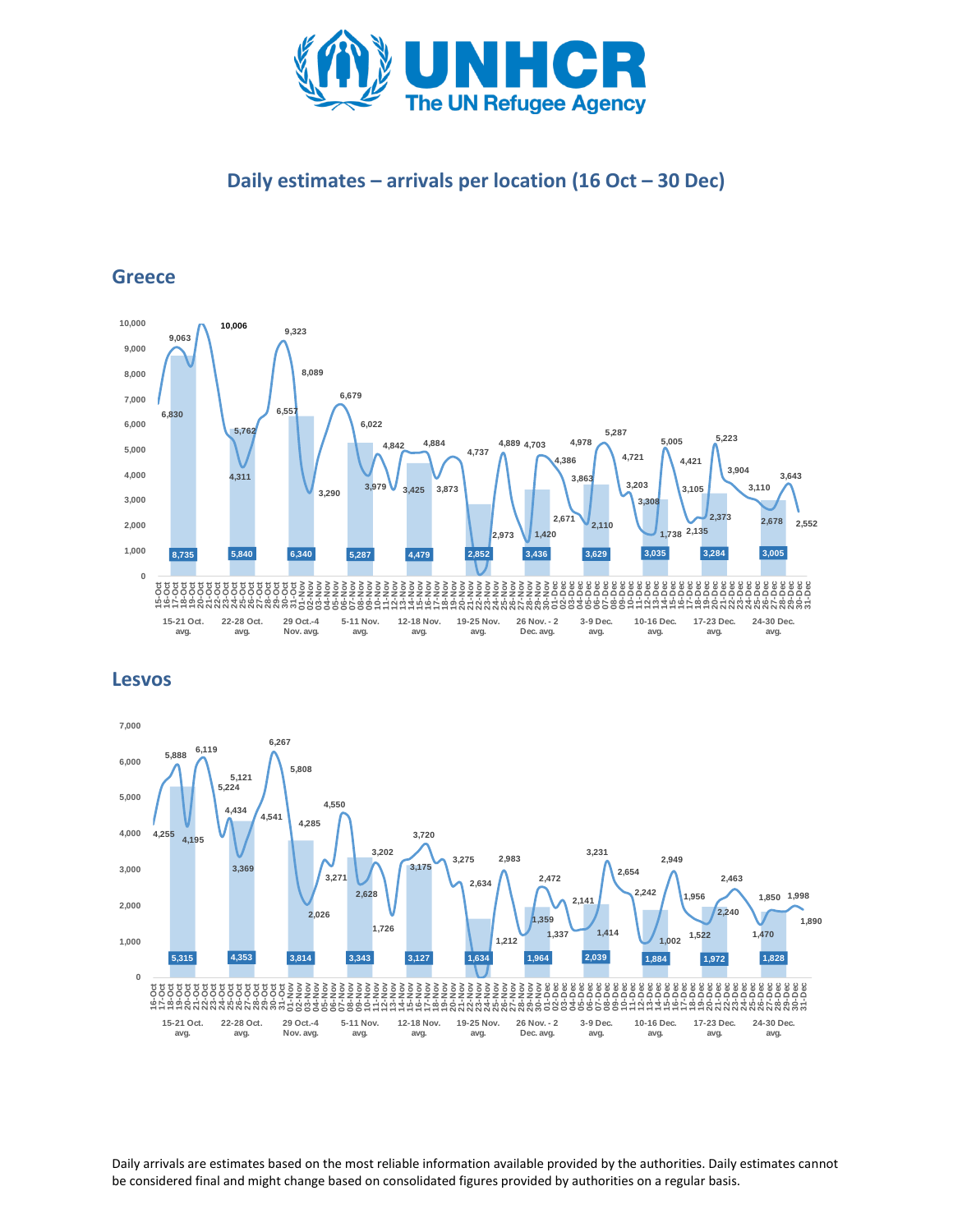### **Chios**



## **Samos**



Daily arrivals are estimates based on the most reliable information available provided by the authorities. Daily estimates cannot be considered final and might change based on consolidated figures provided by authorities on a regular basis.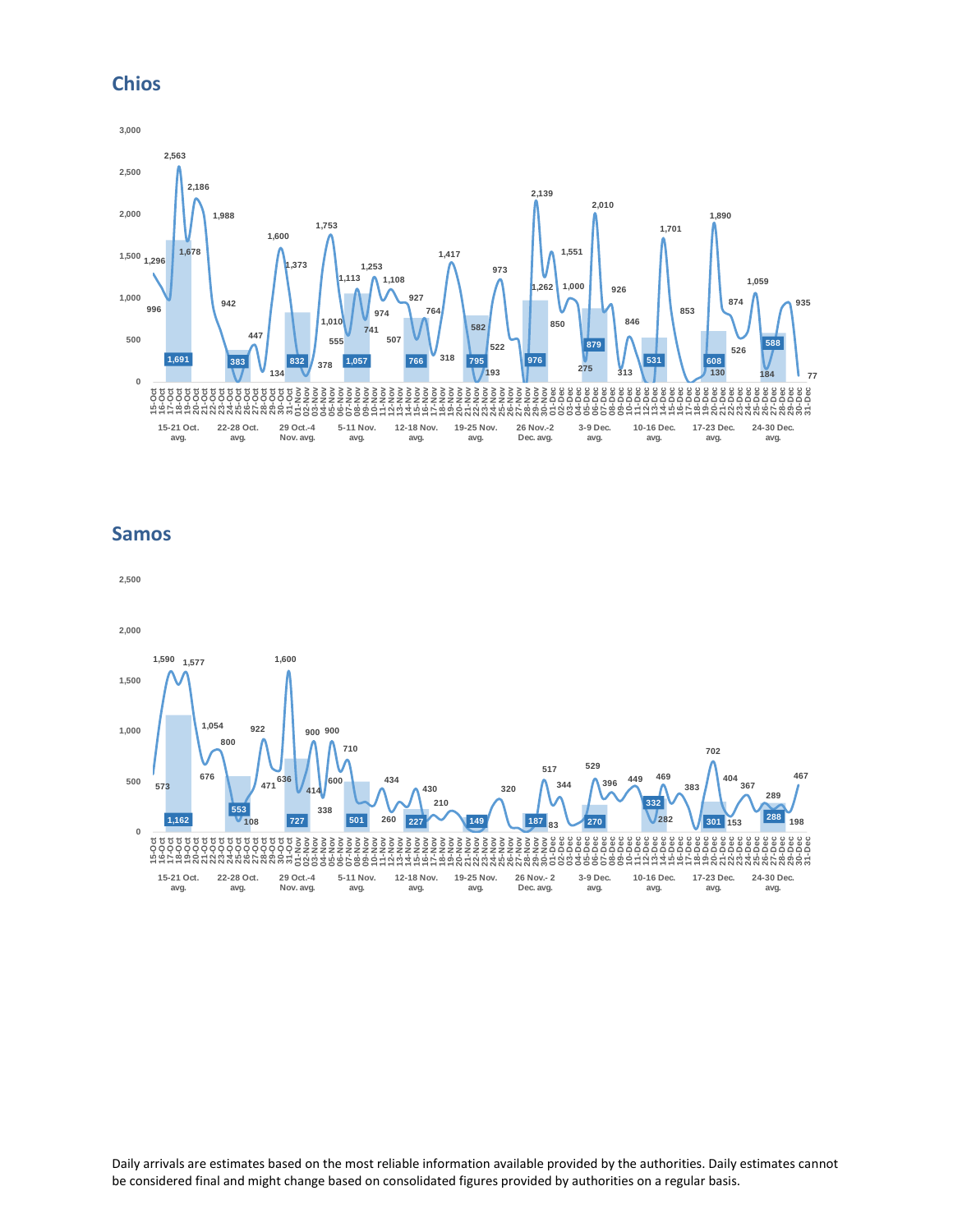

**Leros**



Daily arrivals are estimates based on the most reliable information available provided by the authorities. Daily estimates cannot be considered final and might change based on consolidated figures provided by authorities on a regular basis.

#### **Kos**